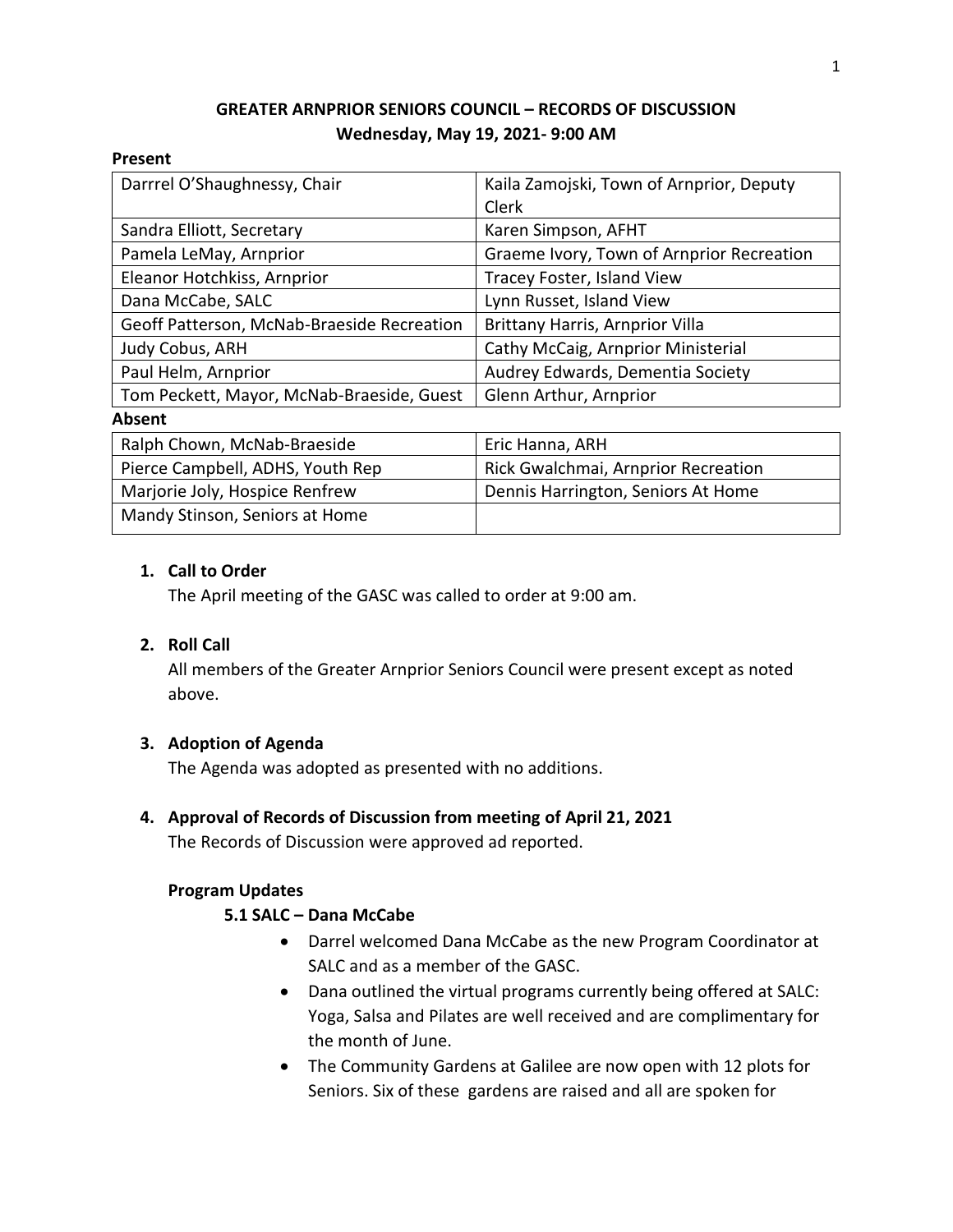- Dana is hopeful SALC can re-open soon and looks forward to seeing everyone live with the return of bands, bridge and bus trips
- Seniors Without Walls continues to grow.
- Speakers are booked through the end of summer.

### **5.2 Men's Shed – Darrel O'Shaughnessy**

- The Men's Shed partially re-opened on May 18 with protocols approved by the RCDHU and ARH.
- The Men are only focusing on building Memory Boxes for the new Grove residents at this time with 5 members assigned to this project. Darrel thanked Eric Hanna and Judy Cobus for their support. 39 Memory Boxes at \$175 each have been adopted to date with 16 businesses sponsoring at \$500 each. Rona, Gilks and McDonald Construction are significant sponsors.
- Other members are working on community projects from their homes.
- 40 Accessible picnic tables have been made.
- Planter boxes are being constructed and horse shoe pits for McNab-Braeside.
- Another Little Lending Library has been made for Veterans Park.

# **5.3 Arnprior Regional Health**

Judy Cobus introduced herself as the new Manager of Community Programs at ARH which includes the SALC, the Men's Shed and the Adult Day Program at The Grove Nursing Home.

# **The Grove Redevelopment**

- Lots of exciting things moving forward at the new Grove.
- Construction is on-track and residents will be moving into the new facility the first week of September.
- Residents are being interviewed on local radio stations and via social media.

# **Ontario Health Team**

Judy wasn't able to address this topic.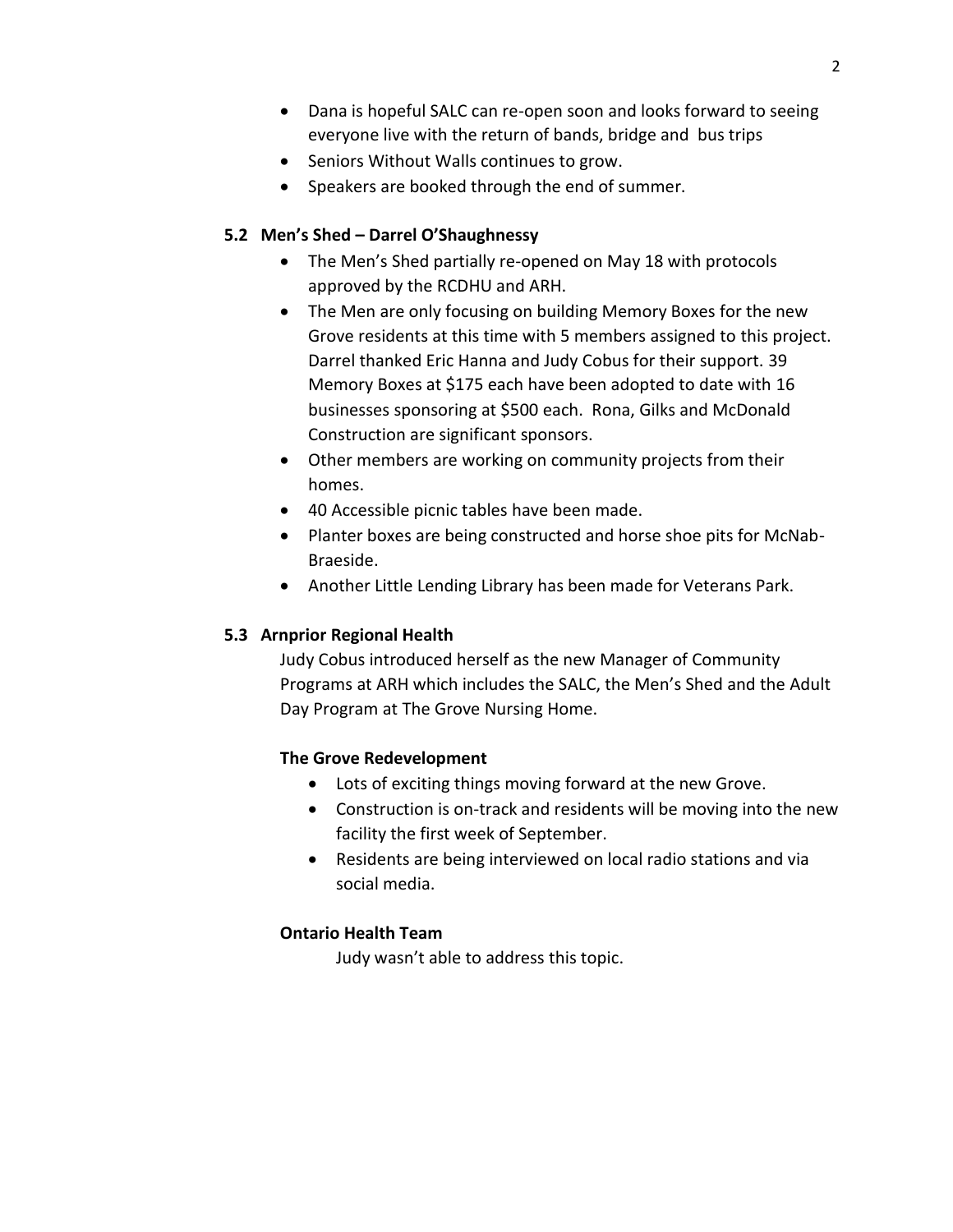### **5.4 Island View Activities - Tracey Foster**

- The Island View is having an exciting draw sponsored by Reid Bros. It's a car detailing package for seniors.
- They are gradually opening outdoor games and coffee get-togethers in groups of 10 on the patio and gazebo.

# **5.5 The Villa Activities – Brittany Harris**

- The Villa are also introducing limited outdoor activities on their courtyard and porch.
- Isolation orders are somewhat reduced for new members.
- They are starting to see some light at the end of the tunnel
- All are fully vaccinated.

# **5.6 Hospice Renfrew Activities - Marjorie Joly**.

No report available

# **5.7 Seniors at Home – Dennis Harrington**

No report available

# **5.8 Arnprior Family Health Team – Karen Simpson**

- Karen advised that her life has been 100% focused on the vaccination rollout at the NSC.
- They are booking 1000 clients a week through end June and have been very busy. She thanked the many volunteers, the Town and the community for their overwhelming support
- With the paving of the NSC parking lot, the drive-through clinic will move to the high school in July.
- VTAC are also busy swabbing and testing
- There has been a huge increase in calls to physicians. There are currently 17 physicians working with the Family Health Team and over 15,000 patients. Many residents have no family physician.
- Arnprior was hit badly by COVID but there is light at the end of the tunnel and evidence shows that the vaccines are working.

# **5.9 Seniors Affordable Housing – Pam Lemay**

- This Sub-Committee has been active
- Guest Speaker Richard Wright a local architect spoke on the tiny home housing concept and brought forward aspects to consider concerning construction, energy efficiency, zoning, by-laws, etc.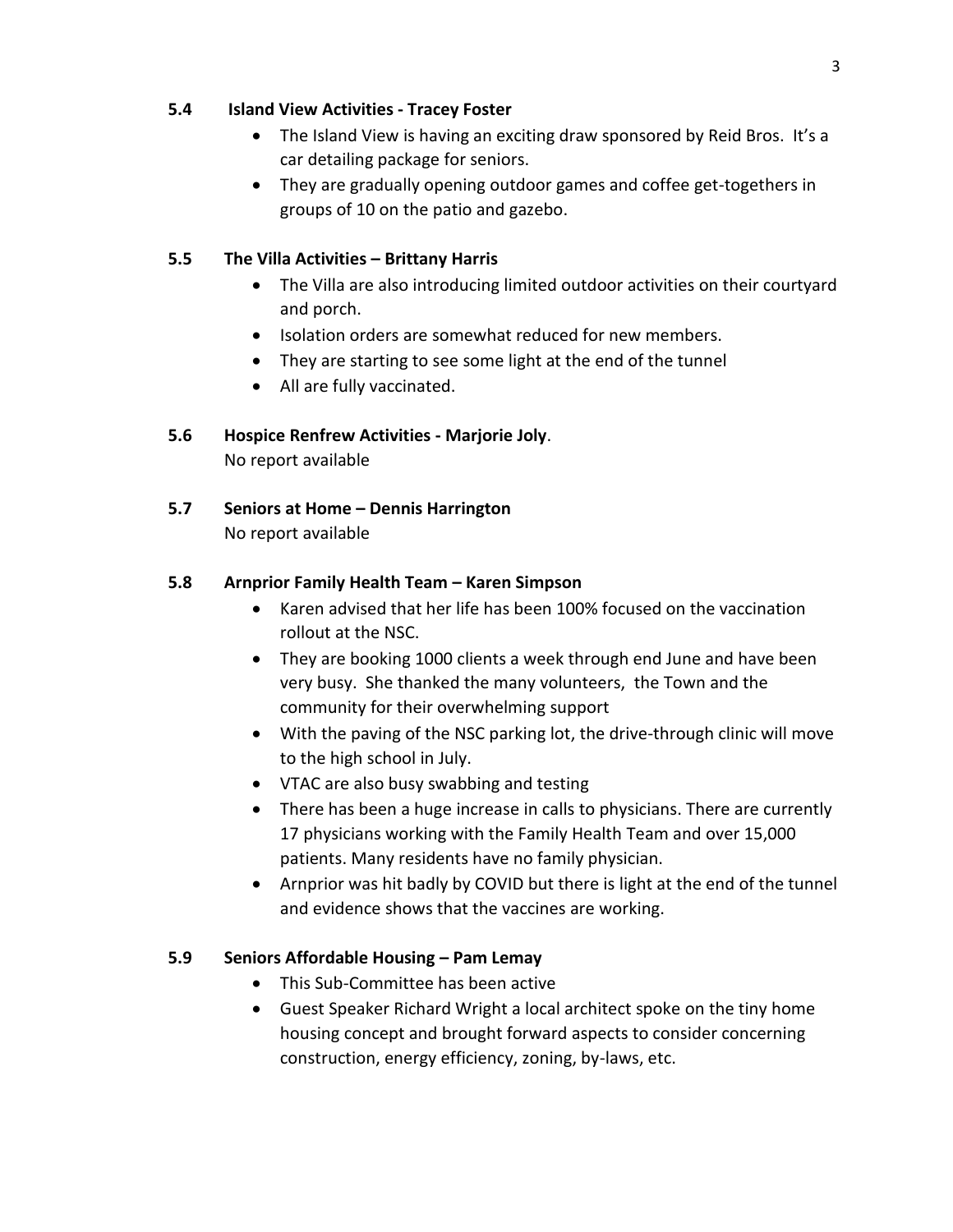- There are a number of projects currently under consideration including the Galilee/Abbeyfield partnership, the First Baptist Church and McNab-Braeside properties.
- Mayor Tom Peckett of McNab-Braeside has joined this sub-committee and has confirmed the support of the township.
- The United Church CEC Centre was deemed not suitable for seniors housing but it could be repurposed into another seniors' service.
- It was agreed that the GASC and the Senior's Affordable Housing Sub-Committee will develop a Media Release, or a Community Report about our work since we last reported to Council highlighting our achievements with to regards to helping the Town of Arnprior establish itself as an Age-Friendly Community, our work in helping to increase to number of Long Term Care Beds in our Community from 60 to 96, as well as our commitments to explore and help facilitate Senior's Affordable Housing in the Greater Arnprior Region. With respect to Senior's Affordable Housing, it will be important to support the County of Renfrew's Senior's Housing Strategy by helping to validate local needs, and help us prioritize overall investment, including engaging the private business sector in our work.

In our view, the Community needs to know what's going on here at home with respect to Senior's Affordable Housing and our Community Report will help disseminate this information.

- Cathy McCaig advised that the Ministerial Group are meeting next week and she would pass on this information and solicit their support. Pam advised that she is on the Agenda at this meeting.
- Eleanor Hotchkiss offered her support and thought a publicity campaign was vital
- Dana offered to promote through SALC.
- **The concensus from this meeting was to go full steam ahead.**
- Palm Helm though it important to involve CMHC before going too far ahead with the tiny home concept and Pam wondered if we could ask them to attend one of our housing meetings.

# **5.10 Arnprior Recreation/Nick Smith Centre – Graeme Ivory**

- The docks have been installed at the marina, the fence has been removed and new gates are being installed at each pier. It is looking more welcoming.
- June is Parks and Recreation month and our focus will be on parks and trails. A Participaction Grant of \$1000 will be used for this program.
- The Final Draft of the Waterfront Plan will be presented to Council.
- Outdoor concerts and Canada Day programs are in limbo right now.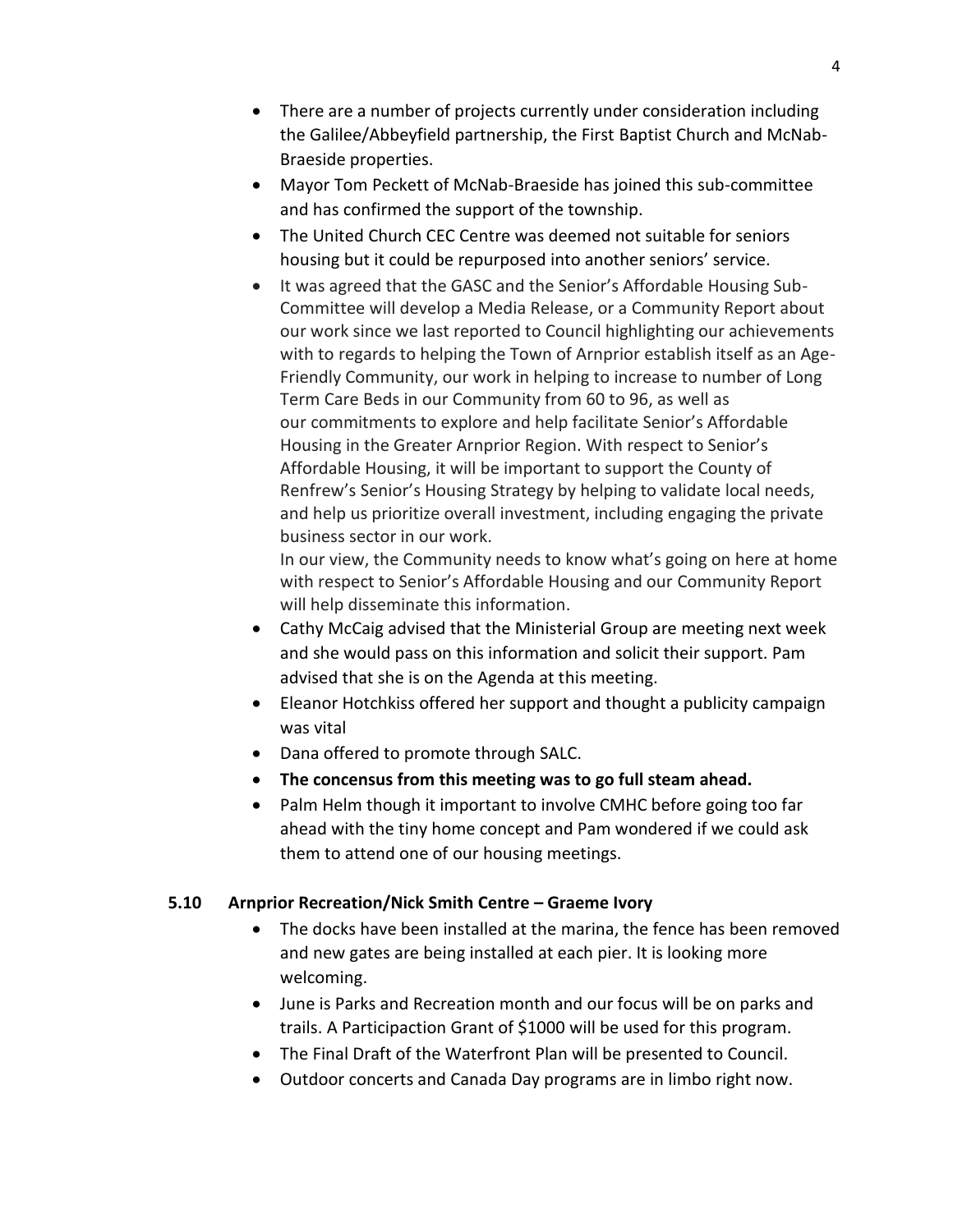- Currently working with consultants on the installation of accessibility, signage etc, at the NSC with the Grant money received.
- Applied for an ICIP Grant for 2 play structures. Some funds have been received.

# **5.11 Town of Arnprior – Kaila Zamojski**

No report available.

# **5.12 McNab-Braeside – Geoff Patterson**

- Geoff reported great participation from the community during the cleanup campaign. Geoff thanked the Men's Shed for their donation of a Muskoka Chair which enhanced the campaign.
- Many community programs in limbo right now and they are leaning towards more virtual programming. Fitness, boot camps and yoga are popular.
- The Museum grounds are being maintained.
- Like Arnprior, their Participaction Grant will focus on June Recreation and Parks month and weekly focus groups including a cycling group offering advice and techniques.

# **5.13 Dementia Society – Audrey Edwards**

- Audrey advised that most of their programming now is virtual. When in the green and yellow zones they were able to meet with client groups and had a good response. Virtual programming is challenging with dementia patients.
- The Dementia Society are continuing to promote their Project Lifesaver which provides assistance in locating clients who wander. It involves wearing a bracelet which provides an AM/FM tracking signal which has proven to be more effective than a GPS in locating wanderers. If you know of anyone who could benefit from this device we are encouraged to promote and contact the Dementia Society.
- Darrel asked Audrey what the GASC could do to assist the Society
- They would like to roll out a dementia friendly campaign to local businesses including retail.
- The GASC mandate is to promote an age-friendly community and we can help with this.
- SALC is willing to assist and Brittany said The Villa could promote any of these programs through their newsletter.